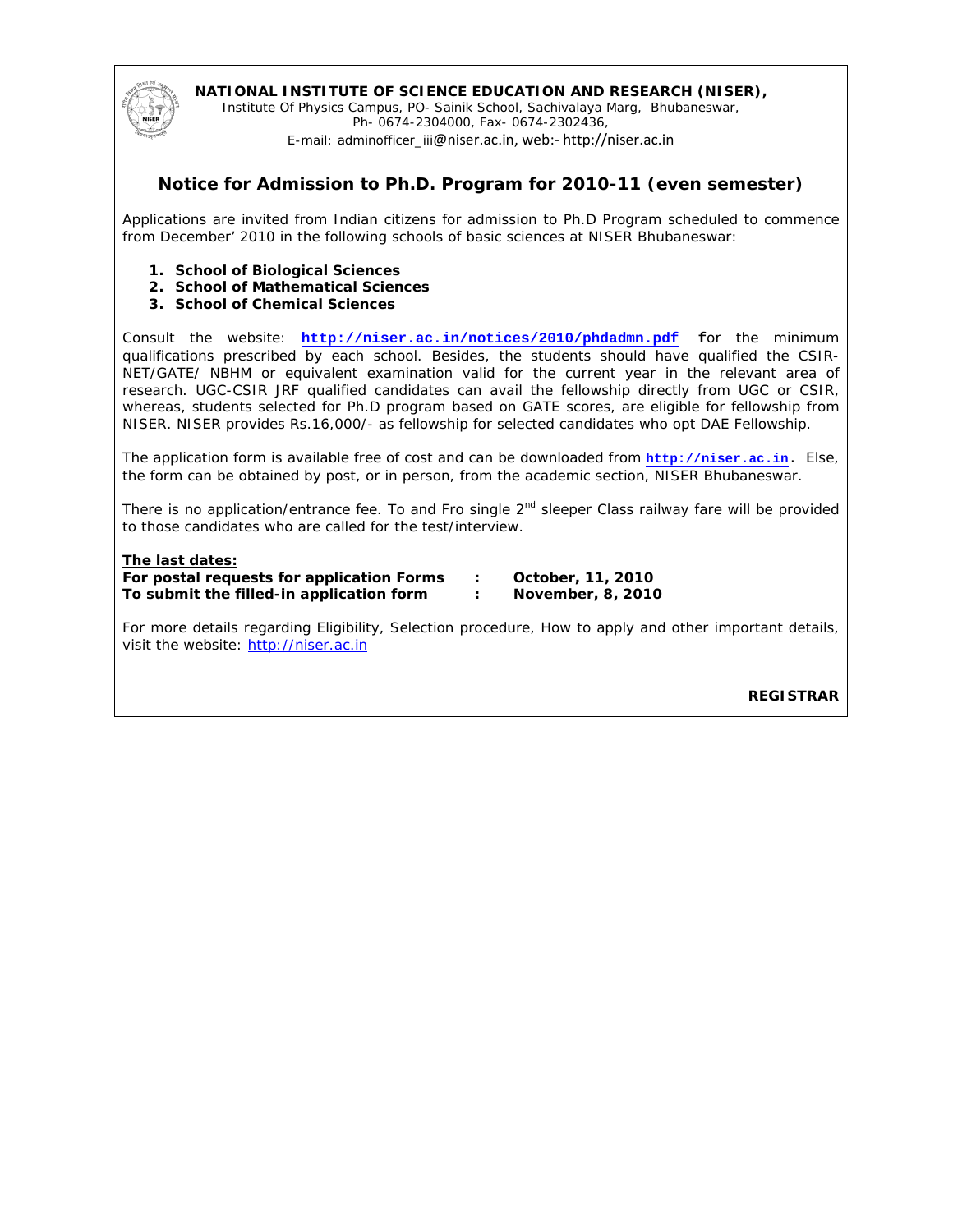

# **NATIONAL INSTITUTE OF SCIENCE EDUCATION AND RESEARCH, BHUBANESWAR**

# **Notice for Admission to Ph.D. Program**

Applications are invited from Indian citizens for admission to Ph.D. Program scheduled to commence from December' 2010 in the following schools of basic sciences at NISER, Bhubaneswar:

- **1. School of Biological Sciences**
- **2. School of Chemical Sciences**
- **3. School of Mathematical Sciences**

# **Eligibility**

- **1. Age:** Not more than 28 years on December 01, 2010 (Born on/after December, 1982)
- 

### **2. Stream Minimum Educational Qualifications**

| <b>Biological Sciences</b>   | 60% in Masters in any branches of Biology, life sciences and<br>bioinformatics. Student with masters in any branches of natural or<br>computer sciences with interest in pursuing career in biology |
|------------------------------|-----------------------------------------------------------------------------------------------------------------------------------------------------------------------------------------------------|
| <b>Chemical Sciences</b>     | 60% in M. Sc. Or equivalent degree in Chemistry, Physics, Applied<br>Chemistry, Biochemistry, Material Science, any one of the subject.                                                             |
| <b>Mathematical Sciences</b> | 60% in M. Sc. or equivalent degree in Mathematics                                                                                                                                                   |

- **3.** Candidates should have qualified the CSIR-NET/GATE/ NBHM or equivalent examination valid for the current year in the relevant area of research. UGC-CSIR JRF qualified candidates can avail the fellowship directly from UGC or CSIR, whereas, students selected for Ph.D. program based on GATE scores, are eligible for financial aid (Assistantship / Fellowship) from NISER, Bhubaneswar as prevailing in DAE.
- **4.** The selected students who opt for the Fellowship from NISER will be given Rs. 16,000/- for first 2 years , which will subsequently be enhanced to Rs. 18,000/- for remaining 2 years, subject to the condition that he/she fulfills all the requirements of the Institute that will be stipulated from time to time.

# **Selection Procedure**

- The selection committee of the respective school short-lists the candidates among those who meet the minimum educational qualifications and satisfy additional criteria which each school may set as deemed necessary.
- The short-listed candidates will be called for an interview, supplemented by a written test if necessary, for the admission. All candidates called for the Test / Interview will be paid to and fro single, secondsleeper class railway fare by the shortest route from their place of residence to the Institute / venue of the Test /Interview. They have to produce evidence (railway ticket) in support of their claim.
- Based on the academic record and the performance of the candidates in the selection process, the selection committee of the school will recommend candidates to the Chairman, Academic Council for admission to the Ph.D. program.

# **How to Apply**

The application form is available free of cost and can be downloaded from http://niser.ac.in (this file: page 4-7) Else, the form can be obtained by post, or in person, from the Academic Section, NISER Bhubaneswar, (for postal address see below). In case of request by post, please enclose a self-addressed envelope (A4 size, 21 cm X 30 cm) affixed with postage stamps of Rs. 25/-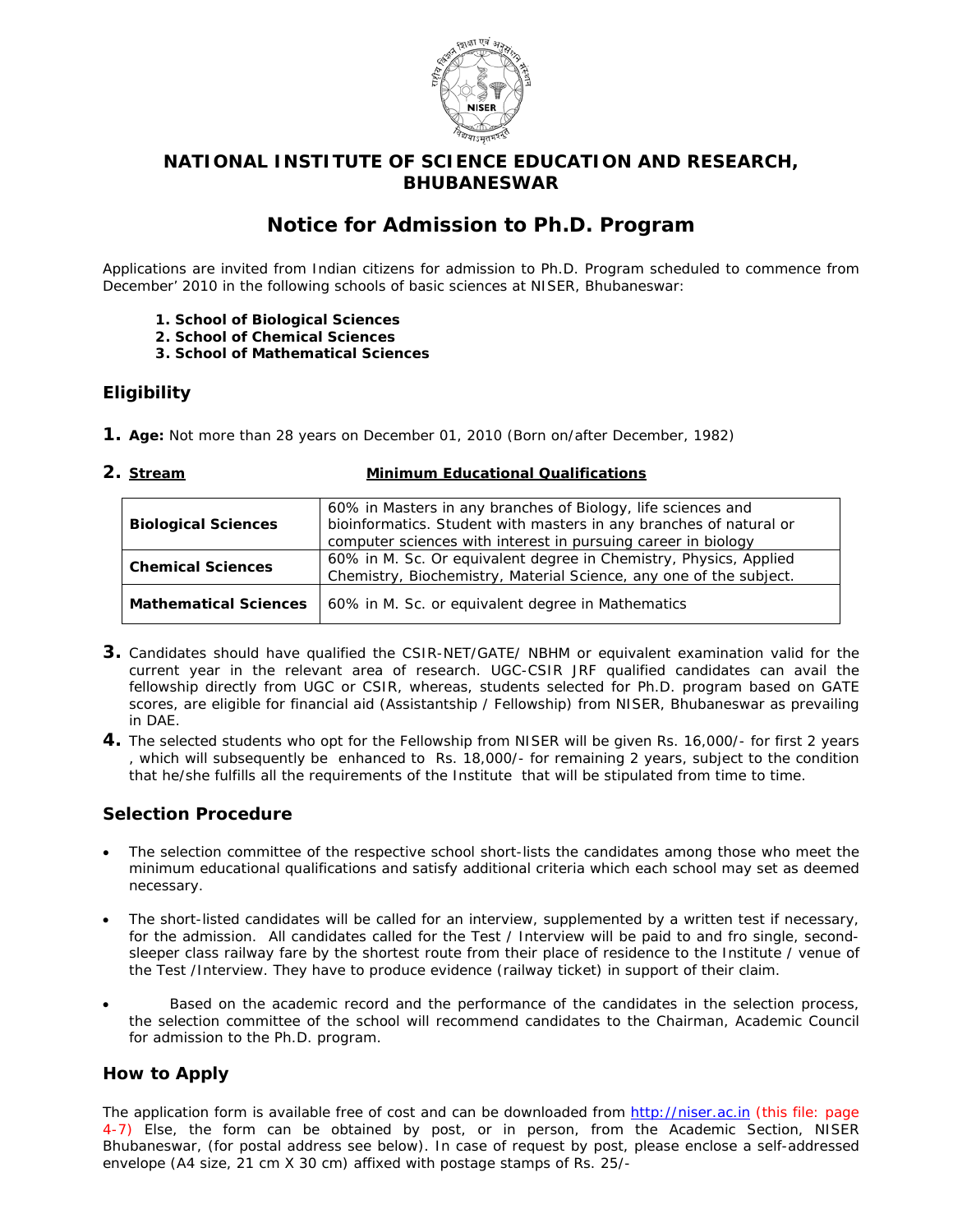Candidates intending to apply for more than one program should use separate application form for each program with appropriate enclosures.

- Fill-in the application form completely. Incomplete application form will be rejected. The application form can either be typed or hand-written.
- NISER does not demand any admission/entrance fee from the candidates who apply for Ph.D program. It is free.
- Send only attested copies of all supporting documents (mark sheets, certificates, age proof, caste certificate, etc.)
- Enclose two letters of reference. The copy of the reference letter is available in NISER Website.
- Send the filled-in application forms with all enclosures to the address mentioned below or e-mail the scanned copies of complete application form duly filled in all respect to adminofficer\_iii@niser.ac.in

# **Important dates:**

| Postal requests for application Forms    | October, 11, 2010 |
|------------------------------------------|-------------------|
| To submit the filled-in application form | November, 8, 2010 |

- Names of the short-listed candidates will be available in the Website on **November, 13, 2010.**
- Test/Interview will be held between **November, 30** to **December, 3.**
- Individual schools will send the call letters to the candidates separately.
- The list of selected candidates will be put up in the website on **December, 7, 2010.**
- The Ph.D registration will be done on **December 26, 2010.**

### **Address for communication and more details:**

**Administrative Officer-III (Academic & Student Affairs) National Institute of Science Education and Research Institute of Physics Campus P.O. Sainik School Bhubaneswar – 751005 Orissa**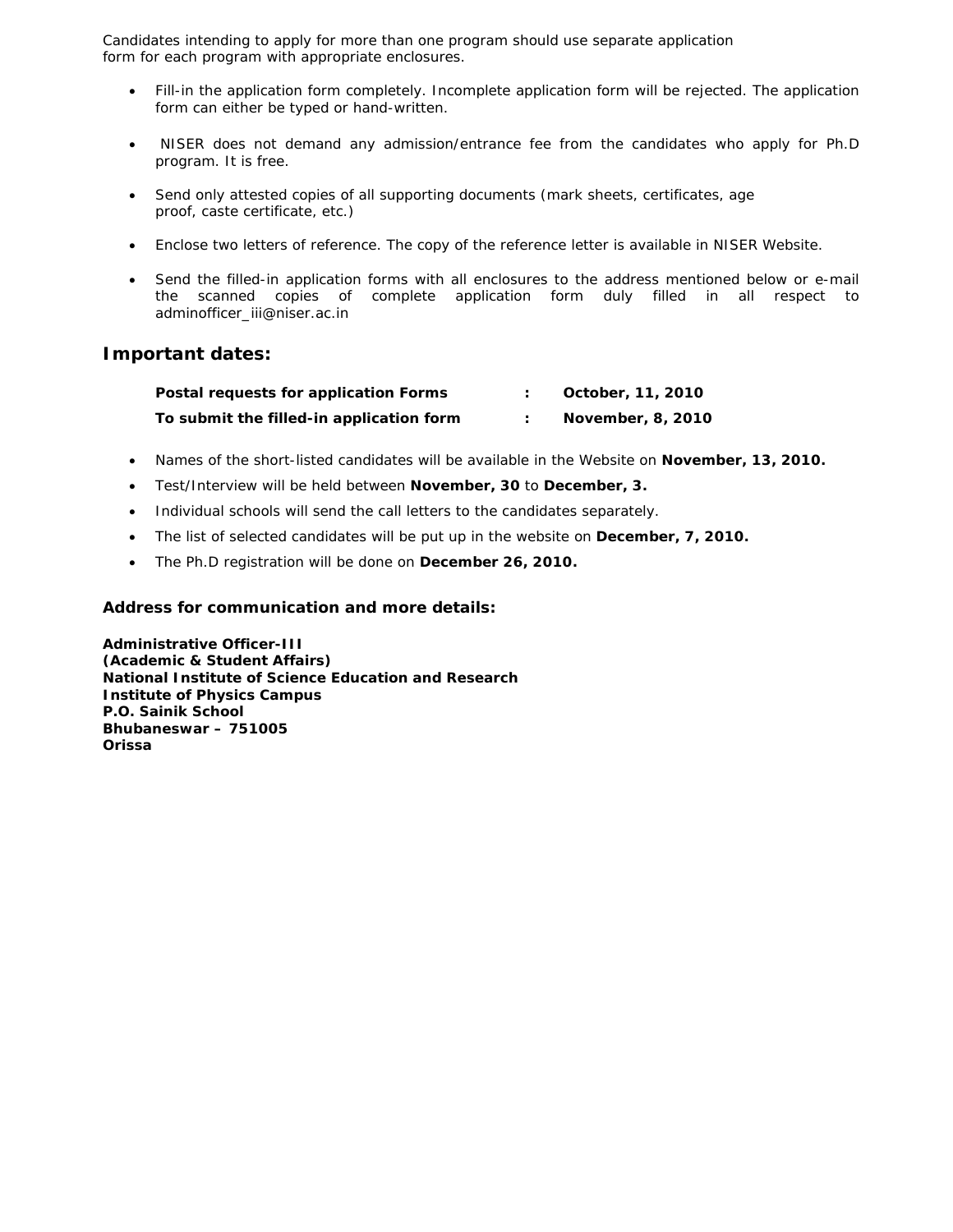|                                  | <b>NATIONAL INSTITUTE OF</b><br><b>SCIENCE EDUCATION AND RESEARCH</b><br>Application Form <sup>+</sup> for Admission to Ph.D. Programme<br>(See instructions overleaf for filling up the form) |                    |                      | Paste your latest<br>colour photograph   |
|----------------------------------|------------------------------------------------------------------------------------------------------------------------------------------------------------------------------------------------|--------------------|----------------------|------------------------------------------|
|                                  |                                                                                                                                                                                                |                    |                      |                                          |
|                                  |                                                                                                                                                                                                |                    |                      | <b>4. Sex</b> : (put a check)            |
|                                  |                                                                                                                                                                                                |                    |                      | МI                                       |
|                                  |                                                                                                                                                                                                |                    |                      |                                          |
|                                  |                                                                                                                                                                                                |                    |                      |                                          |
|                                  |                                                                                                                                                                                                |                    |                      | Codes for items 10-13 are given overleaf |
|                                  |                                                                                                                                                                                                | <b>State:</b> PIN: | 10. School/Programme |                                          |
| 9. If available, please provide: |                                                                                                                                                                                                |                    |                      |                                          |
| Phone:                           |                                                                                                                                                                                                | <b>FAX:</b>        | 11. Category         |                                          |

| E-mail ID: |  |  |  |
|------------|--|--|--|
|            |  |  |  |
|            |  |  |  |

### **14. Academic Record**

### **A. GATE, CSIR, UGC, other fellowship exam details (\*)**

| Exam Name | <b>Exam Discipline</b> | <b>GATE Score</b> | Exam Year |
|-----------|------------------------|-------------------|-----------|
|           |                        |                   |           |
|           |                        |                   |           |

**12. Financial Status**

**13. Physically Disabled**

### **B. Qualifying Degree (\*) already obtained or in progress**

| Institute/College<br>(Name & Address) | University | Degree<br>with Discipline | Final results<br>expected by | Min. Pass<br>mark% or<br>Grade Avg. | Overall % or<br>Grade Avg. |
|---------------------------------------|------------|---------------------------|------------------------------|-------------------------------------|----------------------------|
|                                       |            |                           |                              |                                     |                            |

### **C. Other Degree (\*) obtained after 10+2** (Do not include the degree listed in 14 B)

| Institute/College<br>(Name & Address) | University | Degree | Marks or CPI | Date of<br>completion |
|---------------------------------------|------------|--------|--------------|-----------------------|
|                                       |            |        |              |                       |
|                                       |            |        |              |                       |
|                                       |            |        |              |                       |
|                                       |            |        |              |                       |
|                                       |            |        |              |                       |

**D. Number of Technical Papers : Published in Journals** \_\_\_\_\_\_\_\_\_\_\_\_ **Printed in Conferences** \_\_\_\_\_\_\_\_\_\_

*Provide details separately.*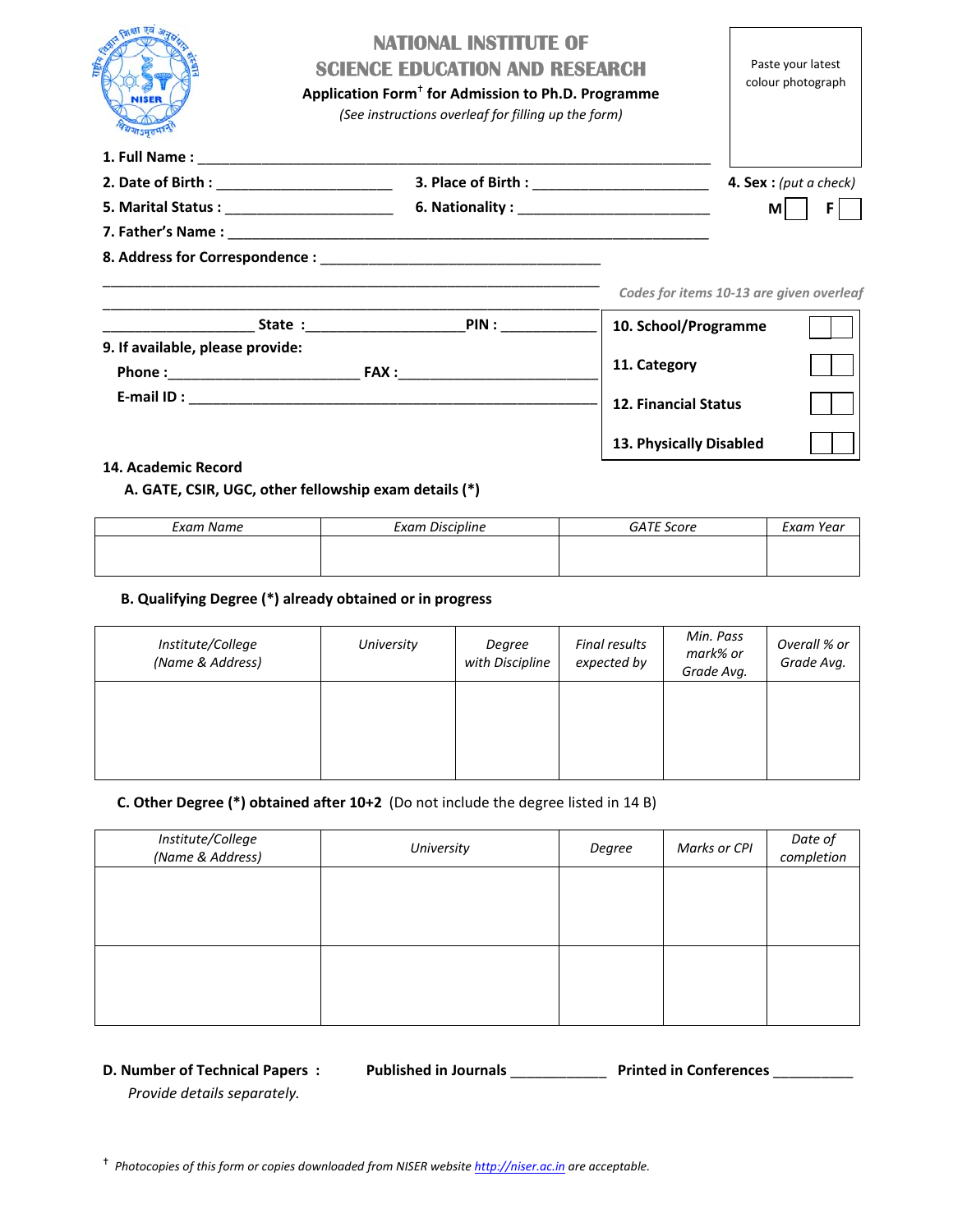### **15. Areas of specialization in the School/Programme** (*Visit http://niser.ac.in for details*)

| Pref.<br>$-$<br>____<br>______   | Pref.                             |
|----------------------------------|-----------------------------------|
| Pref. 3<br>___________<br>______ | Pref.<br>$\overline{\phantom{a}}$ |

### **16. Names and addresses of two referees from whom letters of reference have been obtained.**

### **17. Declaration by the applicant:**

Certified, that all information provided by me on this form is correct to the best of my knowledge and belief. I understand that any wilful misrepresentation of facts will result in my dismissal from the institute. If admitted, I shall abide by all the rules and regulations of the institute.

**Date : Signature : CO** 

### Instructions for filling up this form

- 1. Either TYPE or PRINT the entries on the form neatly.
- 2. Go through the codes for Items 10-13 given below, and fill them carefully in the boxes on Page 1.
- 3. You are required to send the attested copies of the documentsfor the items marked with an asterisk (\*). PLEASE DO NOT SEND ORIGINALS.

### CODES (FOR ITEMS 10‐13)

Item 10:Biological Sciences – BS, Chemical Sciences – CS, Mathematical Sciences – MS

Item 11: Category: SC\*=Scheduled Caste (certificate required); ST\*=Scheduled Tribe (certificate required); OBC\*=Other Backward Class (Certificate of Non‐creamy layer required); GN=General

Item 12: Financial status: Institute Assistantship requested= IA, not needed= NA

Item 13: Physically Disabled= PD

### CHECKLIST (CIRCLE THE ENCLOSED DOCUMENTS). SEND ONLY ATTESTED COPIES (NOT ORIGINALS).

- 1. Date of Birth (DOB) Certificate or High School (Class Ten) Certificate with DOB (Required for all candidates)
- 2. SC/ST/OBC Certificate if applicable (Item 11)
- 3. Certificate of Physical Status (Type of disability to be attached).
- 4. GATE/CSIR/UGC score card/certificate (Item 14 A)
- 5. Copies of mark/grade sheets (Items 14 B & 14C)
- 6. Two letters of reference (in a sealed cover)
- 7. Two self addressed envelopes of 23cm x 10cm.

### **The completed Application Form must reach on or before**

November 08, 2010

### **Mailing Address for Submission of Applications:**

*Administrative Officer – III (Academic & Student Affairs) National Institute of Science Education and Research Institute of Physics Campus P.O.‐ Sainik School Bhubaneswar – 751 005 Orissa*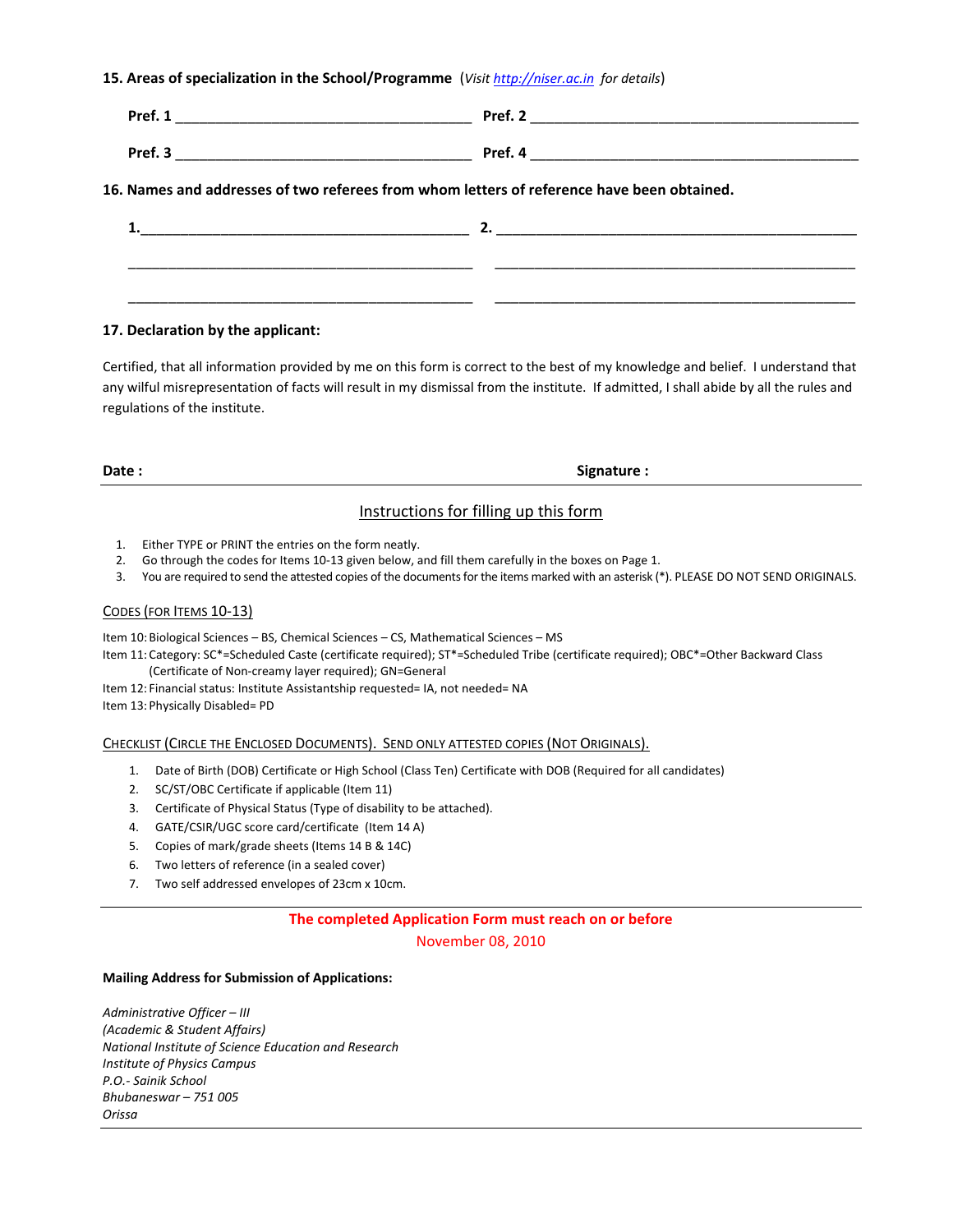

# **NATIONAL INSTITUTE OF SCIENCE EDUCATION AND RESEARCH**

(Institute of Physics campus, Bhubaneswar – 751 005)

# LETTER OF REFERENCE

# NOTE TO THE REFEREE

This form is given to you by an applicant of the Ph.D. programme at NISER, Bhubaneswar. We would appreciate an authentic and frank assessment of the candidate as, that would facilitate our evaluation procedure. Your report will *be kept confidential.*

**1.** I have known the applicant for \_\_\_\_\_\_\_\_\_\_\_\_\_\_ years.

My knowledge of this student is based on: (*check as many*)

Having him/her in one or more courses

Knowing him/her personally

Supervision of his/her thesis/project

Inquiry and discussion with my colleagues

Some other sources

# **2. Performance in my courses:**

| Course Title | No. of Students | Grade and Rank | Remarks |
|--------------|-----------------|----------------|---------|
|              |                 |                |         |
|              |                 |                |         |

**3.** Overall ranking of the candidate among your students in the last three years :

*A = top 5%, B = top 25%, C = below top 25%*

**4.** Please indicate the levels of the candidate's abilities with regard to the following.

*A = Outstanding, B = High, C = Medium, D = Low*

| Knowledge of the subject                                                               | Interest in experiments     |  |  |
|----------------------------------------------------------------------------------------|-----------------------------|--|--|
| Capacity of hard work                                                                  | Interest in theory          |  |  |
| Capacity for independent thinking                                                      | <b>Communication skills</b> |  |  |
| Motivation for research                                                                | Ability to work in a team   |  |  |
| 5. Would you consider the applicant good enough to be your own Ph.D. student? Yes / No |                             |  |  |

**6.** Please give your remarks about the applicant (add an extra sheet, if necessary). In addition to your general remarks, please address the following questions : Are the abilities of the candidate better than as indicated by his/her marks/grades? What are, if any, the special strengths/aptitudes of the applicant in your opinion?

\_\_\_\_\_\_\_\_\_\_\_\_\_\_\_\_\_\_\_\_\_\_\_\_\_\_\_\_\_\_\_\_\_\_\_\_\_\_\_\_\_\_\_\_\_\_\_\_\_\_\_\_\_\_\_\_\_\_\_\_\_\_\_\_\_\_\_\_\_\_\_\_\_\_\_\_\_\_\_\_\_\_\_\_\_\_\_\_\_\_\_\_\_\_

\_\_\_\_\_\_\_\_\_\_\_\_\_\_\_\_\_\_\_\_\_\_\_\_\_\_\_\_\_\_\_\_\_\_\_\_\_\_\_\_\_\_\_\_\_\_\_\_\_\_\_\_\_\_\_\_\_\_\_\_\_\_\_\_\_\_\_\_\_\_\_\_\_\_\_\_\_\_\_\_\_\_\_\_\_\_\_\_\_\_\_\_\_\_

\_\_\_\_\_\_\_\_\_\_\_\_\_\_\_\_\_\_\_\_\_\_\_\_\_\_\_\_\_\_\_\_\_\_\_\_\_\_\_\_\_\_\_\_\_\_\_\_\_\_\_\_\_\_\_\_\_\_\_\_\_\_\_\_\_\_\_\_\_\_\_\_\_\_\_\_\_\_\_\_\_\_\_\_\_\_\_\_\_\_\_\_\_\_

\_\_\_\_\_\_\_\_\_\_\_\_\_\_\_\_\_\_\_\_\_\_\_\_\_\_\_\_\_\_\_\_\_\_\_\_\_\_\_\_\_\_\_\_\_\_\_\_\_\_\_\_\_\_\_\_\_\_\_\_\_\_\_\_\_\_\_\_\_\_\_\_\_\_\_\_\_\_\_\_\_\_\_\_\_\_\_\_\_\_\_\_\_\_

\_\_\_\_\_\_\_\_\_\_\_\_\_\_\_\_\_\_\_\_\_\_\_\_\_\_\_\_\_\_\_\_\_\_\_\_\_\_\_\_\_\_\_\_\_\_\_\_\_\_\_\_\_\_\_\_\_\_\_\_\_\_\_\_\_\_\_\_\_\_\_\_\_\_\_\_\_\_\_\_\_\_\_\_\_\_\_\_\_\_\_\_\_\_

\_\_\_\_\_\_\_\_\_\_\_\_\_\_\_\_\_\_\_\_\_\_\_\_\_\_\_\_\_\_\_\_\_\_\_\_\_\_\_\_\_\_\_\_\_\_\_\_\_\_\_\_\_\_\_\_\_\_\_\_\_\_\_\_\_\_\_\_\_\_\_\_\_\_\_\_\_\_\_\_\_\_\_\_\_\_\_\_\_\_\_\_\_\_